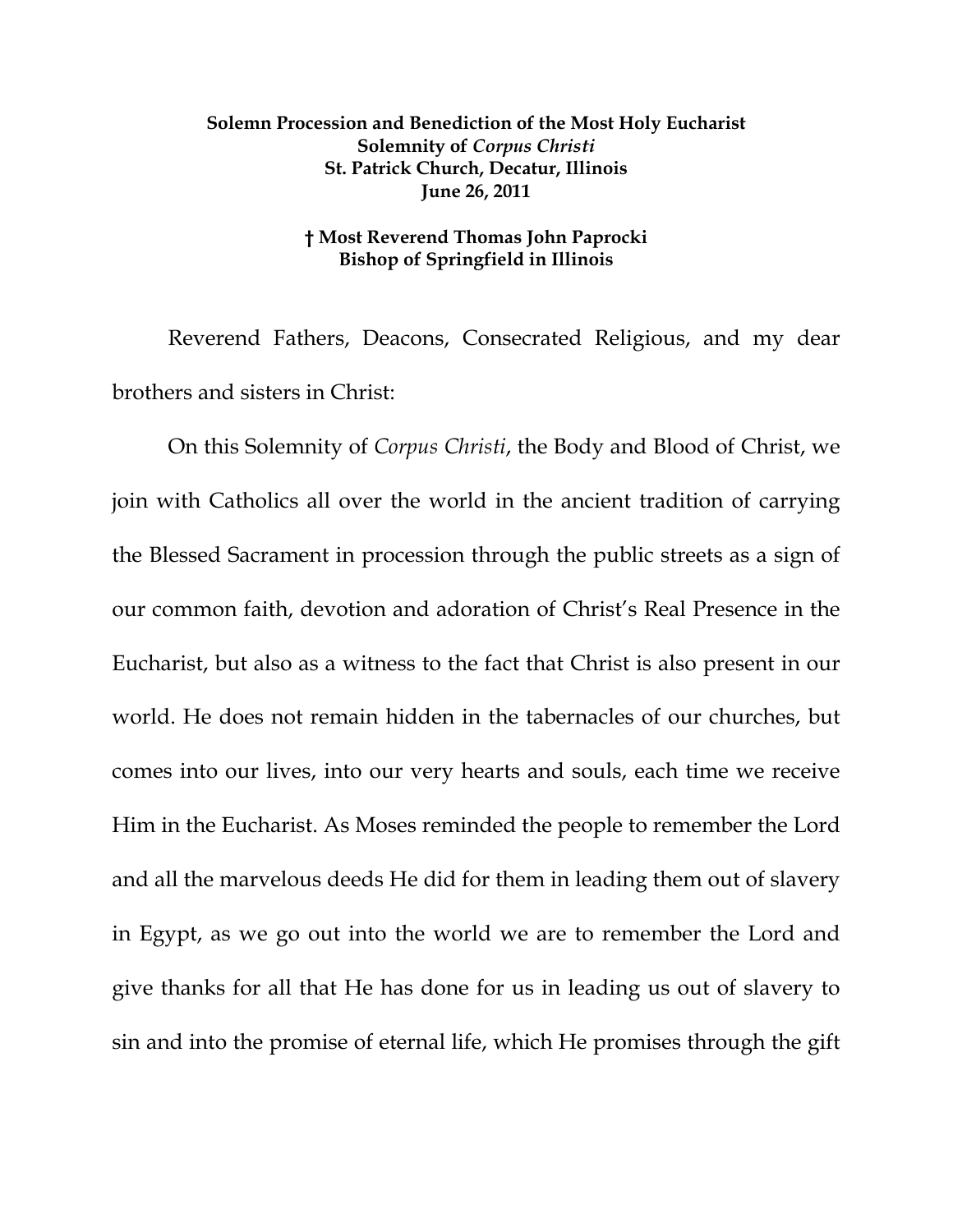of His Body and Blood. We are to make Him manifest in the world through our lives, our faith and our good works.

The digital age of our contemporary world is having a profound effect on our culture, in ways we do not yet fully understand. Social networking, where people publish details and pictures of their lives on the internet, means that many of us live more publicly than ever before. Tweeting, where people send short messages from mobile phones or computers about what they are doing at any particular time, is like distributing a diary to family, friends and others. Bloggers share their thoughts on a variety of interests and put them where anyone can see. Digital photos can be stored, shared, posted and downloaded.

But what happens, in this electronic world, when people mess up? When there are embarrassing stories, photos or movies about them on the internet? Or if stories appear about people that can harm them, whether they are true or not? The internet means people's past can be ever-present, they are not allowed to forget, not able to move on from where they were. For better or for worse, new technology keeps us from forgetting, but some things should be forgotten, while others must be remembered.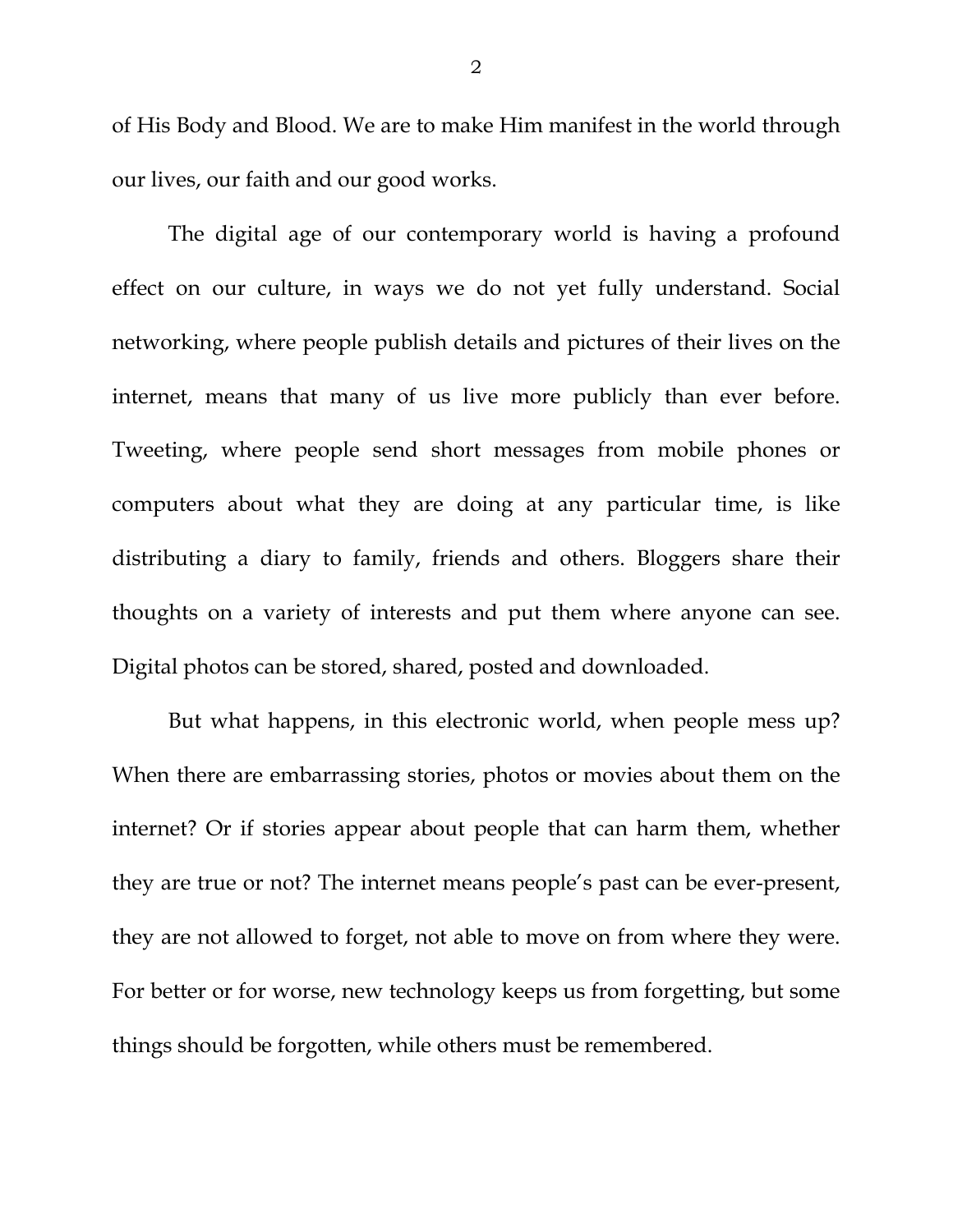Today we keep a memory: not one that will harm us or prevent our growth, but one that gives us life and promises eternal life. It is not a memory in the sense that it reminds us of long ago – it is rather a memory that makes the past present. The self-giving of Jesus in his life and ministry, at the Last Supper, on the cross and in his Holy Spirit is as present to us as it was to the first disciples.

Today's feast celebrates the presence of Jesus in the mystery of the Eucharist, his presence among us under the appearance of bread and wine. How is it possible, nearly two thousand years after his death, that he is with us in this way? How do we know it is him?

When Jesus rose from the dead, he was the same as before, but different. He could still talk, eat, walk, teach and work miracles; but now he could appear to his disciples who were cowering in a locked room; now he would hand his mission on to them; now he would ascend to his Father, and give them his Holy Spirit. It is this risen Lord, unconstrained by the ordinary laws of nature, who is present in the Eucharist, to nourish and save his people.

If we do not immediately recognise him, we are in good company: Mary thought he was the gardener, early in the morning on the first day of

3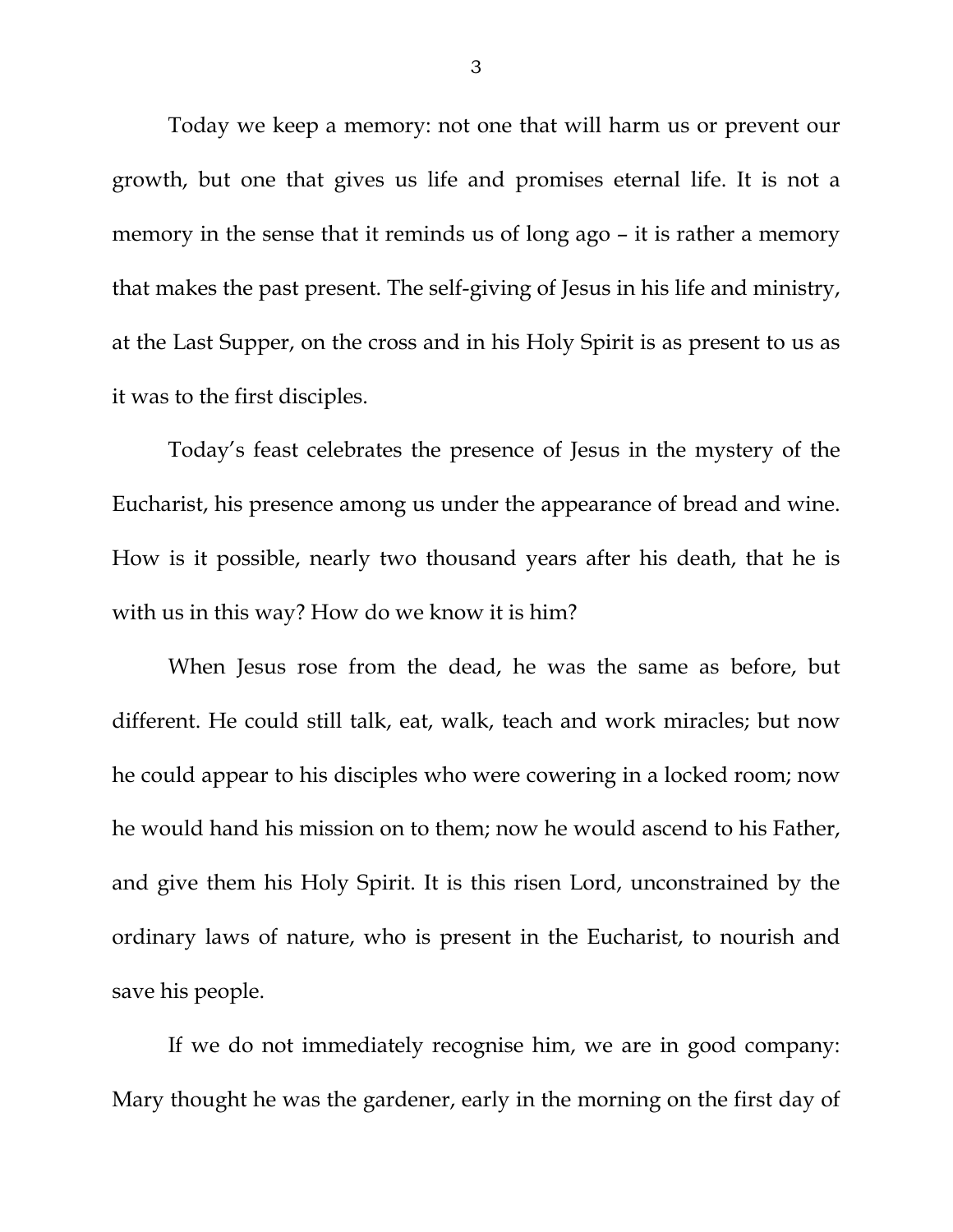the week; the disciples thought he was a ghost, until he ate a piece of grilled fish; the travellers on the road to Emmaus thought he was a wellinformed stranger. It is here in this last story that we have a clue as to how we will recognise him. We study the prophecies about him; we listen to his teachings about his death and resurrection; we ponder the Last Supper when he says, "this is my body" and "this is my blood"; and we hear his words today in St John's Gospel where he tells us we are to eat the flesh and drink the blood of the Son of Man – himself. Putting all this together, when we celebrate the Eucharist in his memory, we can recognise that he is truly with us, and we worship and rejoice. Our faith helps us to see what our eyes alone cannot.

Knowing he is so close to us in the Eucharist gives a focus to our lives that is both here and now and in the future; both tangible, appearing as bread and wine, and intangible – this is no ordinary bread and wine but the flesh and blood of the Lord, the risen Lord. This is for us comfort, consolation, hope of eternal life, a constant call to be united with each other, a challenge to be worthy of his presence, an invitation to share with others the news that he is very close.